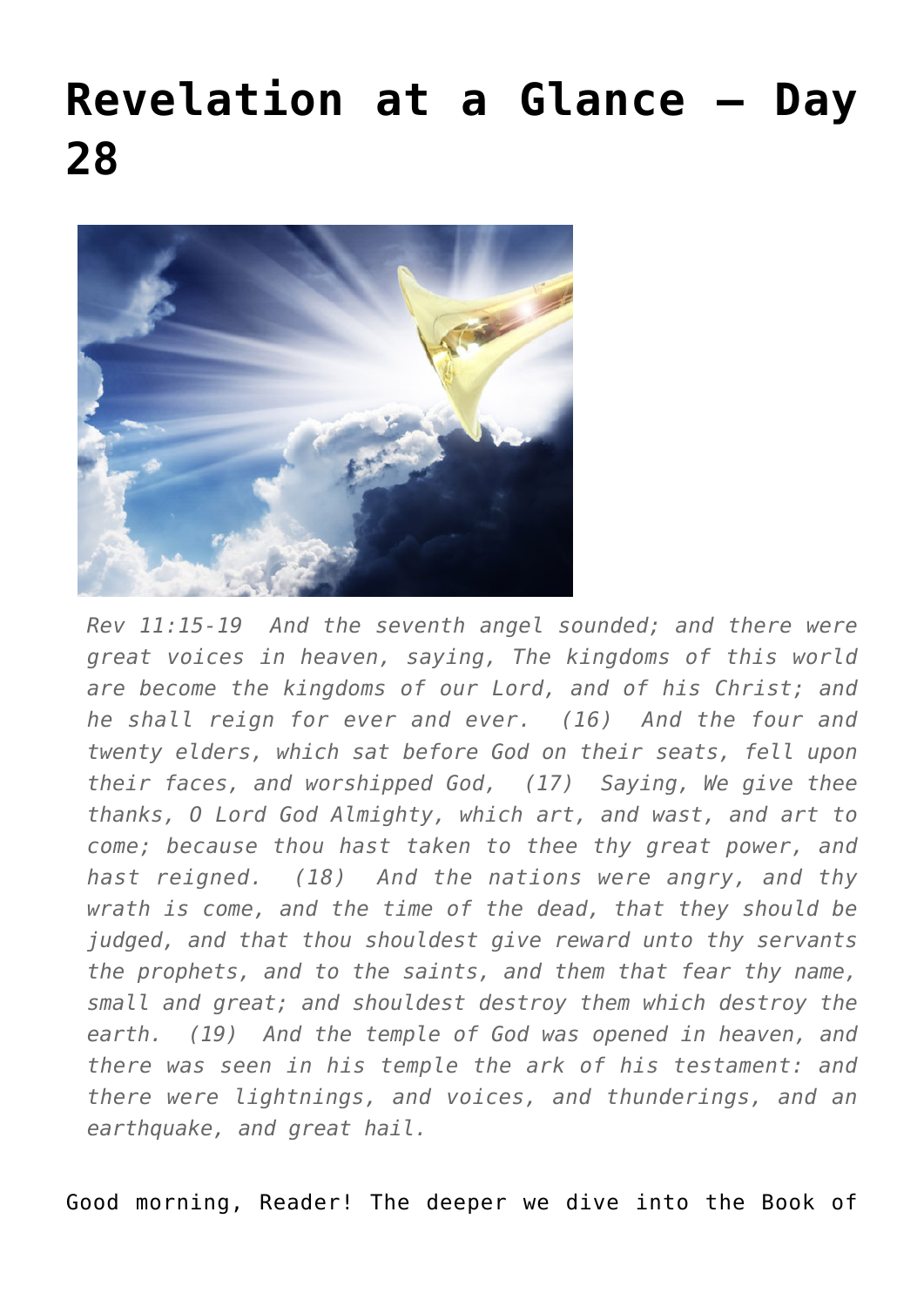Revelation, the more grieved my heart becomes. I can't imagine mankind being so stubborn that they reject the Lord Jesus Christ in order to continue living in sin despite the judgments that have occurred till now! It shows the lack of conscience. It makes me think of *(Isa 5:21) Woe unto them that are wise in their own eyes, and prudent in their own sight!* (See also Judges 17:6, Proverbs 3:7, Proverbs 16:2, Proverbs 30:12) These attitudes speak loudly today and will be much more prevalent during the Tribulation. The disturbing thing for me is that they remain that way despite the judgments thus far! There is no conscience at all! (Isaiah 56:11)

Today, we'll be covering that Seventh Trumpet. Notice that John writes about a pause where an announcement is to be made. This trumpet announces that God is about to take over the earth as its Judge and King! It's exciting for the believer to read this but not so much for those who have not given their lives over to Jesus Christ. Take note that the 24 elders come into John's view once again. The elders that were sitting before God fall on their faces and worship Him. We know that the 24 elders are symbolic of the Church in Heaven. This is mentioned six times in Scripture and only in the Book of Revelation (Rev 4:4, Rev 4:10, Rev 5:8, Rev 5:14, Rev 11:16 and Rev 19:4).

I love that the church is sitting with the Lord (as a Bride never leaves the proximity of her Spouse: 1 Thess 4:16-17). She is clothed in white, which is the righteousness of the saints as we see in Rev 7:9 and Rev 19:8; just as a typical bride gives her dowry to her spouse, this Bride casts the crowns of gold (given to her by the Lord for the work she has done for Him here on earth) at the feet of her Spouse!!! (1Cor 9:25, Phil 4:1, 1Thess 2:19, 2Tim 4:8, James 1:12, 1Pet 5:4, Rev 4:4, Rev 4:10) After all that Jesus went through to provide us salvation *through* Him, the *least* we should want to do is to give *something* back to Him. Although we can never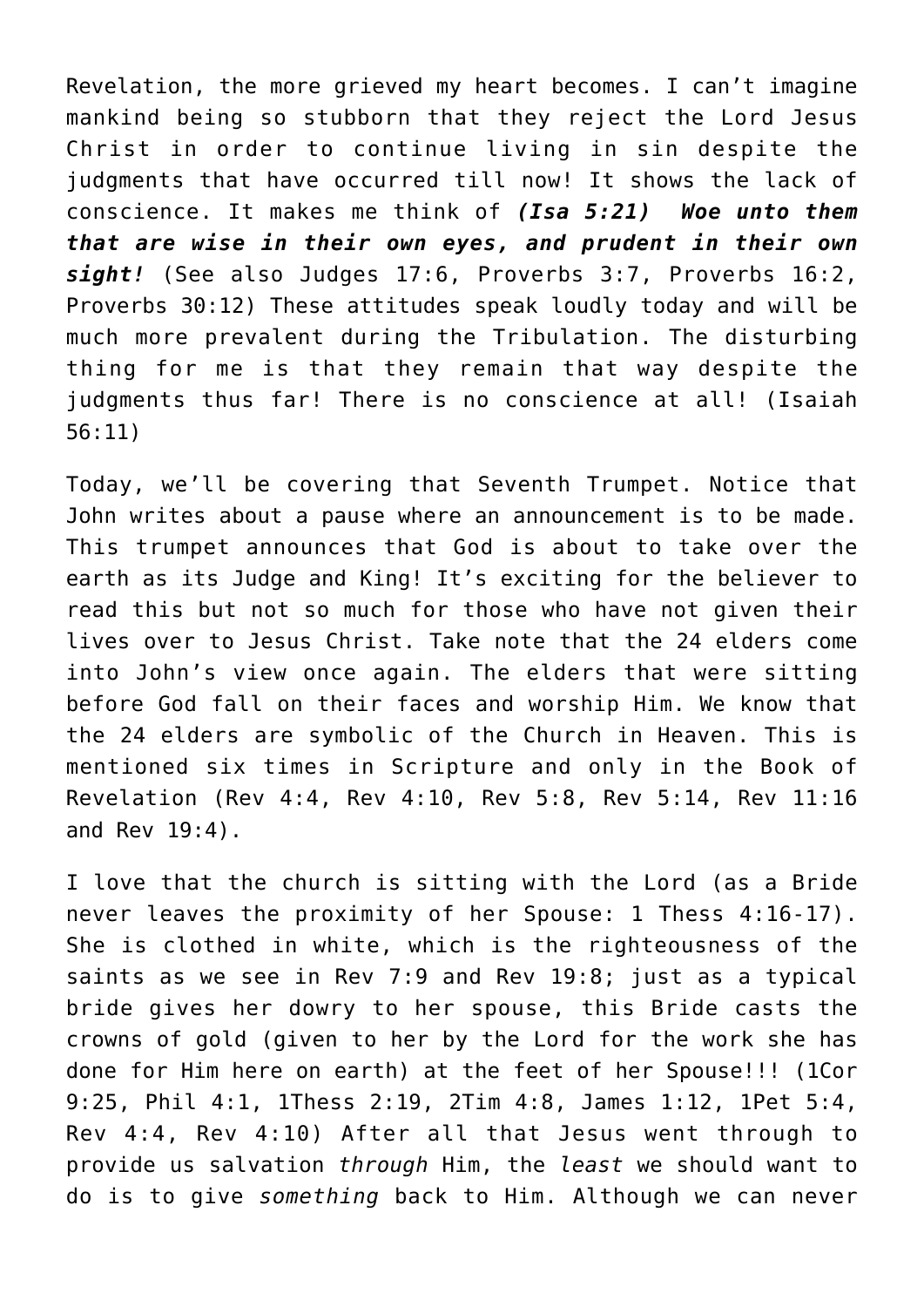possiby repay the Lord for His horrible death for our sin, we *can* give Him the crowns He promised us for our work for the Kingdom's cause. My heart is overwhelmed when I think about this event, dear friend! Truly there is nothing I can give Him that would even come *close* to paying Him back… but the one thing that Jesus wants the most is my heart. Just as in the Christmas hymn titled, *"A Christmas Carol" by Christina Rossetti*: … what can I give Him, give him my heart." (Romans 10:8-10) Amen and amen!

While all of this is happening in Heaven, those dwelling on earth are not happy at all. Revelation 11:18-19 tells us that the nations are angry. If they are angry at this point, just think of how they will react at the upcoming judgments! But before all that, God is going to give us a history lesson on just how the "god of this world" came into power. (2Cor 4:3-4) I truly believe that the Lord put this in His Word at this very spot so that we could see just what kind of evil force Satan truly is.

If you are not born again, reader, *please* don't let another day go by without Christ! (2Cor 6:2) He is the only way to Heaven. No religion on earth will get you to Heaven, no matter what you've been taught in your current "church." *(Joh 14:6) Jesus saith unto him, I am the way, the truth, and the life: no man cometh unto the Father, but by me.* Friend, if your religion doesn't preach salvation through Jesus Christ, you are being misled. You *cannot* do enough good things to get on God's good side. No amount of donations or philanthropic deeds will gain you entrance. *Eph 2:8-9 For by grace are ye saved through faith; and that not of yourselves: it is the gift of God: (9) Not of works, lest any man should boast.*

Use this pause to reflect on your eternal soul. It will live in one of two places: Heaven or Hell. Both are very real. Friend, it is no coincidence that God has placed you here for such a time as this so that you may be saved if you are not already. Please click here and the link will open up in a